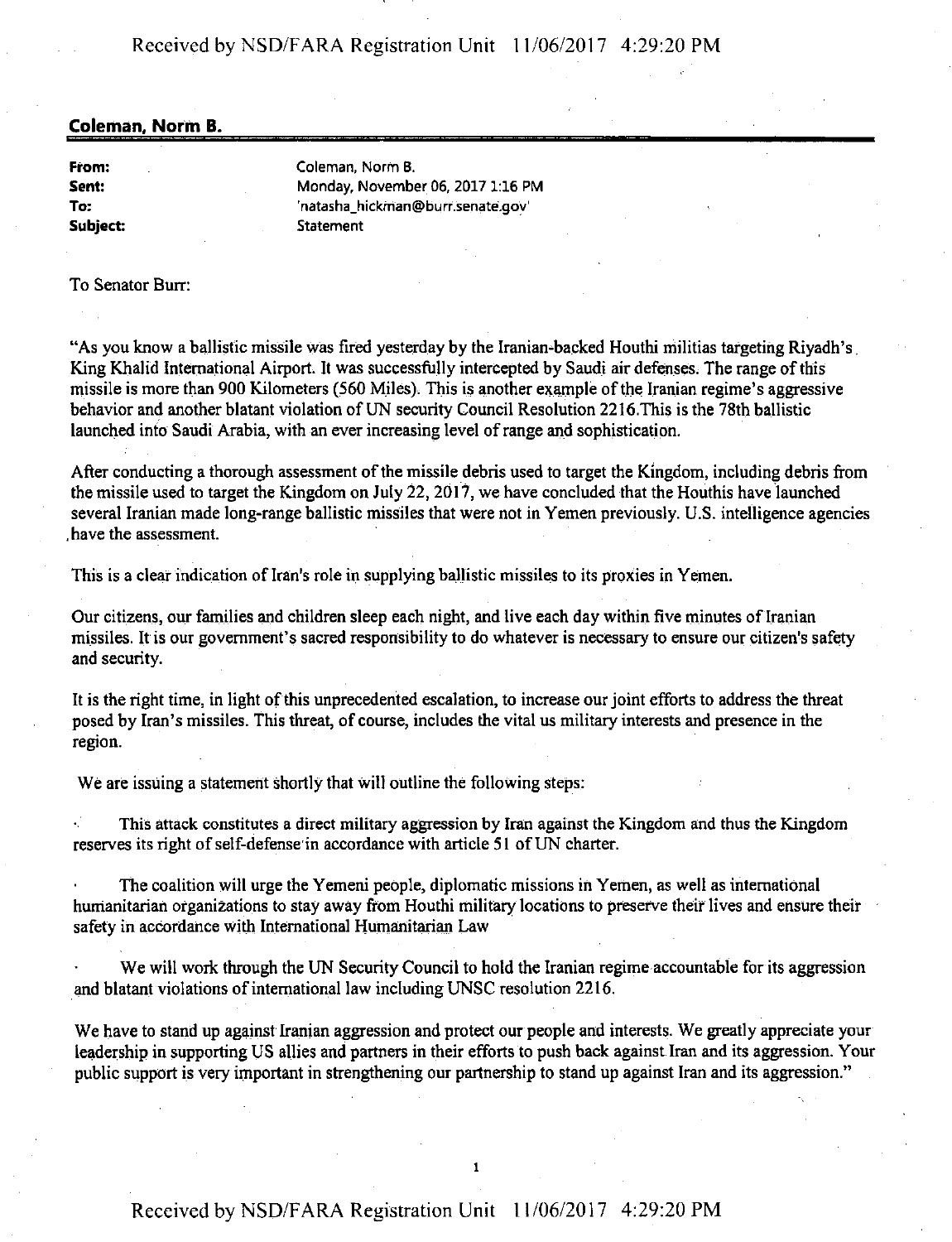## Received by NSD/F ARA Registration Unit 11/06/2017 4:29:20 PM

## Many thanks,

**Norm** 

| <b>Senator Norm Coleman</b><br>Of Counsel |                                                                                              |
|-------------------------------------------|----------------------------------------------------------------------------------------------|
|                                           | Hogan Lovelis US LLP<br>Columbia Square<br>555 Thirteenth Street, NW<br>Washington, DC 20004 |
| Tel:                                      | +1 202 637 5600                                                                              |
| Direct:                                   | +1 202 637 5440                                                                              |
| Fax:                                      | +1 202 637 5910                                                                              |
| Email:                                    | norm.coleman@hoganlovells.com<br>www.hoganlovells.com                                        |

Please consider the environment before printing this e-mail.

*This material is distributed by Hogan Lovells US LLP on behalf of the Royal Embassy of Saudi Arabia. Additional information is available at the Department of Justice, Washington, DC.* 

# Received by NSD/F ARA Registration Unit 11/06/2017 4:29:20 PM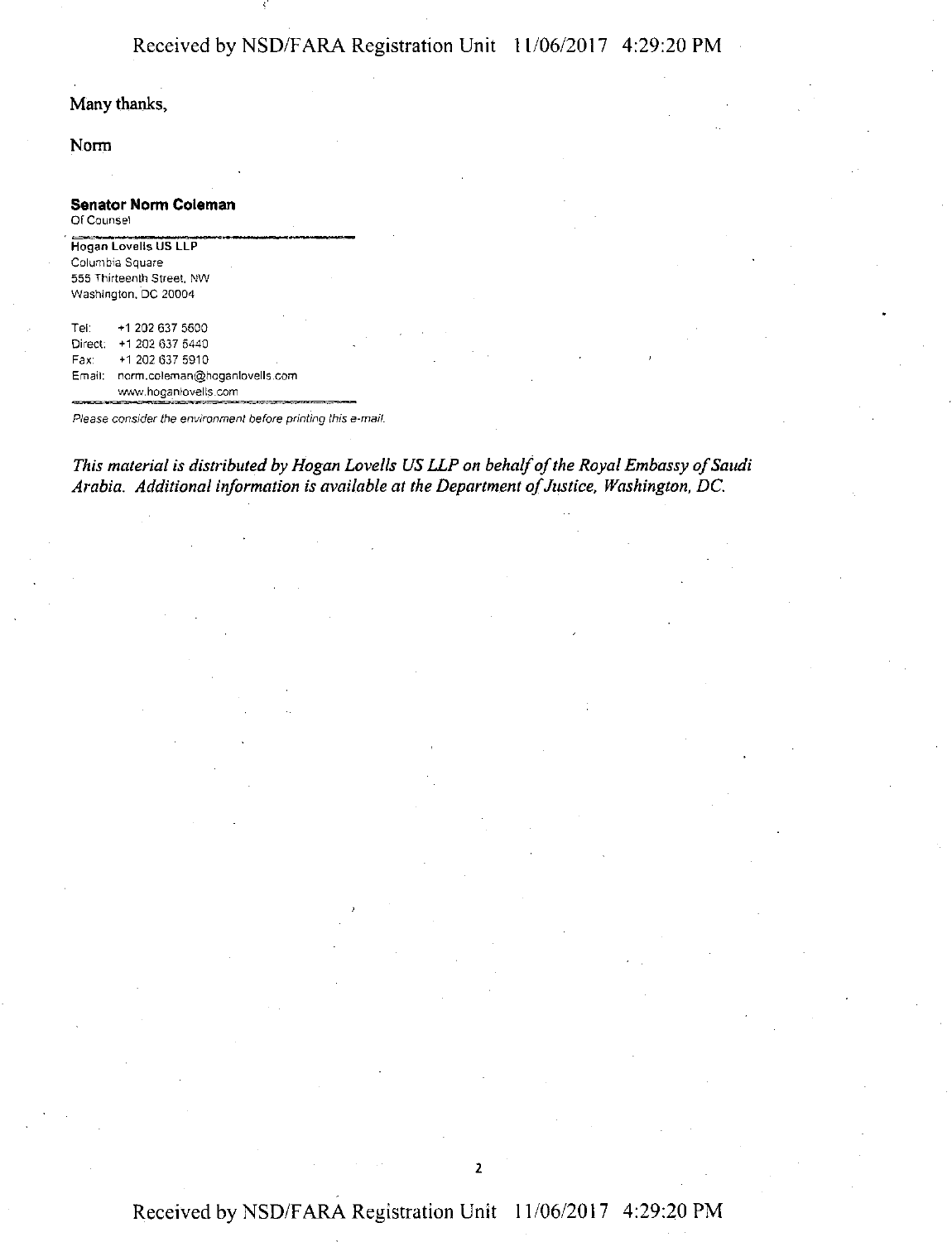## **Coleman, Norm B.**

**From: Sent: To: S11bject:**  Coleman, Norm B. Monday, November 06, 2017 l:20 PM mckay.daniels@mail.house.gov **Statement** 

To Congressman Gallagher.

"As you know a ballistic missile was fired yesterday by the Iranian-backed Houthi militias targeting Riyadh's King Khalid International Airport. It was successfully intercepted by Saudi air defenses. The range of this missile is more than 900 Kilometers (560 Miles). This is another example of the Iranian regime's aggressive behavior and another blatant violation of UN security Council Resolution 2216.This is the 78th ballistic launched into Saudi Arabia, with an ever increasing level of range and sophistication.

After conducting a thorough assessment of the missile debris used to target the Kingdom, including debris from the missile used to target the Kingdom on July 22, 2017, we have concluded that the Houthis have launched several Iranian made long-range ballistic missiles that were not in Yemen previously. U.S. intelligence agencies have the assessment.

This is a clear indication of Iran's role in supplying ballistic missiles to its proxies in Yemen.

Our citizens, our families and children sleep each night, and live each day within five minutes of Iranian missiles. It is our government's sacred responsibility to do whatever is necessary to ensure our citizen's safety and security.

It is the right time, in light of this unprecedented escalation, to increase our joint efforts to address the threat posed by Iran's rnissiles. This threat, of course, includes the vital us military interests and presence in the region.

We are issuing a statement shortly that will outline the following steps:

This attack constitutes a direct military aggression by Iran against the Kingdom and thus the Kingdom reserves its right of self-defense in accordance with article 51 of UN charter.

The coalition will urge the Yemeni people, diplomatic missions in Yemen, as well as international humanitarian organizations to stay away from Houthi military locations to preserve their lives and ensure their safety in accordance with International Humanitarian Law

We will work through the UN Security Council to.hold the Iranian regime accountable for its aggression and blatant violations of international law including UNSC resolution 2216.

We have to stand up against Iranian aggression and protect our people and interests. We greatly appreciate your leadership in supporting US allies and partners in their efforts to push back against Iran and its aggression. Your public support is very important in strengthening our partnership to stand up against Iran and its aggression."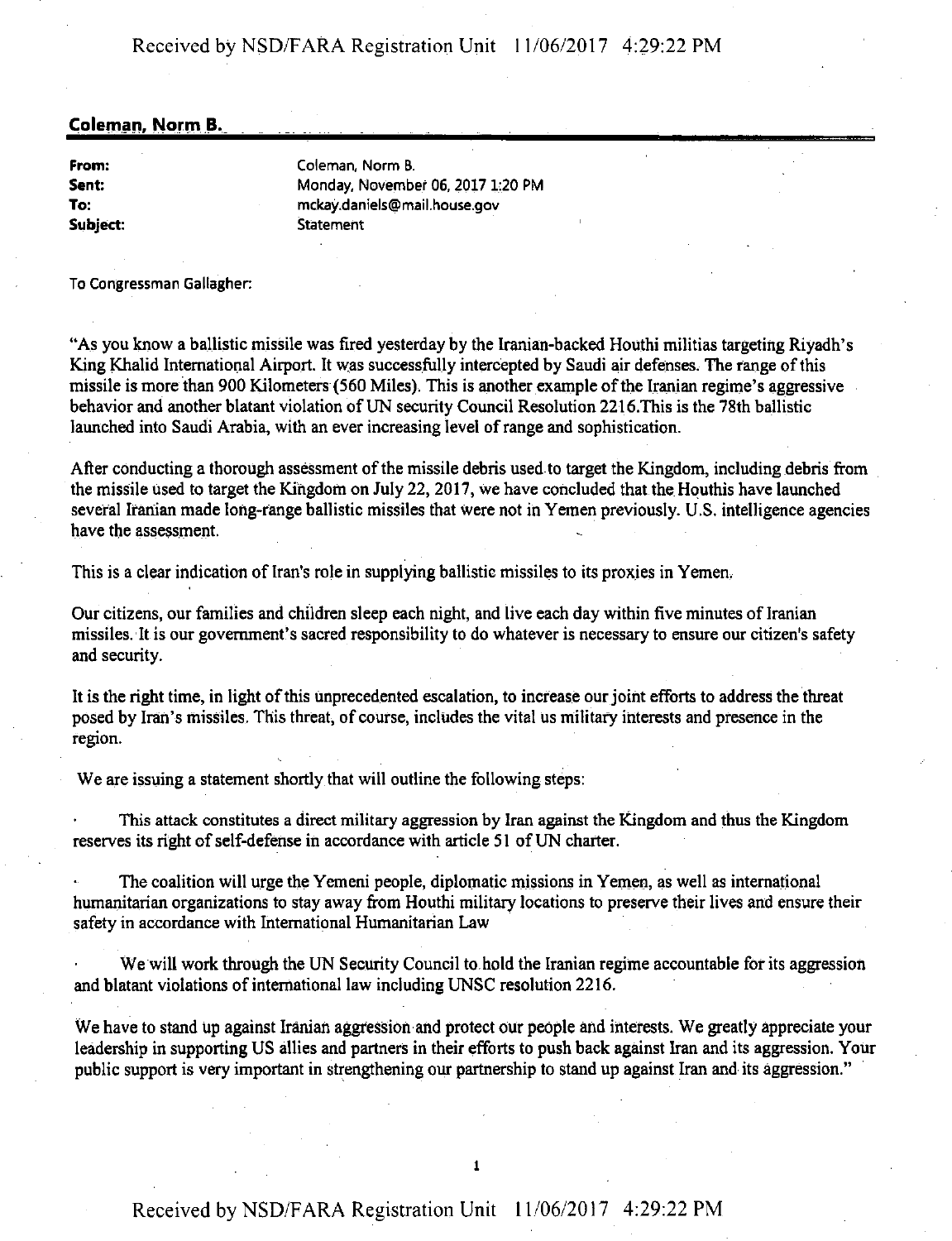# Received by NSD/F ARA Registration Unit I I /06/2017 4:29:22 PM

## Many thanks,

#### Norm

| Senator Norm Coleman<br>Of Counsel |                               |
|------------------------------------|-------------------------------|
|                                    | Hogan Lovells US LLP          |
|                                    | Columbia Square               |
|                                    | 555 Thirteenth Street, NW     |
|                                    | Washington, DC 20004          |
| Tel:                               | +1 202 637 5600               |
|                                    | Direct: +1 202 637 5440       |
| Fax:                               | +1 202 637 5910               |
| Email:                             | norm.coleman@hoganlovells.com |
|                                    | www.hoganlovells.com          |

Please consider the environment before printing this e-mail.

*This material is distributed by Hogan Lovells US LLP on behalf of the Royal Embassy of Saudi*  Arabia. Additional information is available at the Department of Justice, Washington, DC.

 $\mathbf{2}$ 

I

' . ' I

# Received by NSD/F ARA Registration Unit l I /06/2017 4:29:22 PM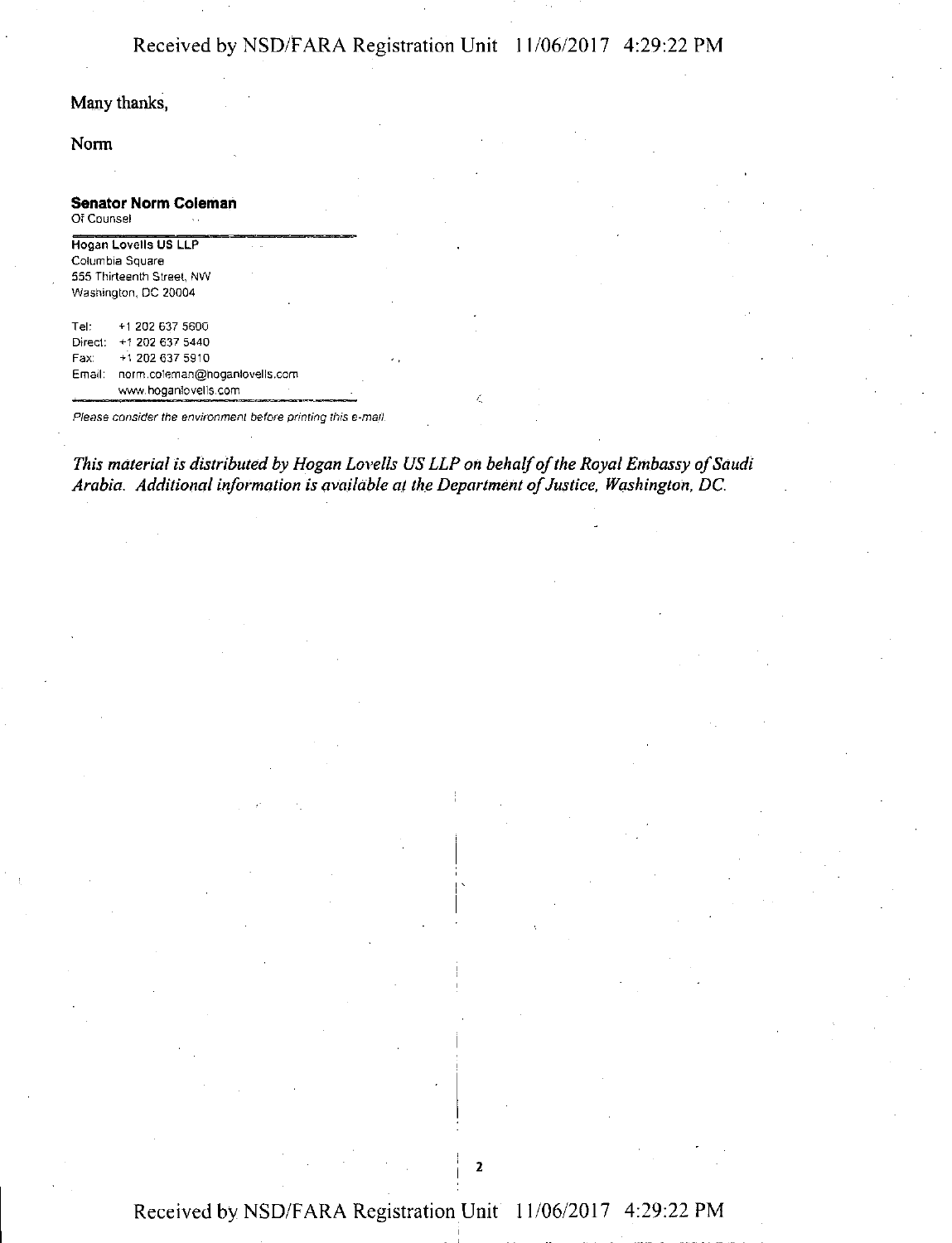Received by NSD/FARA Registration Unit 11/06/2017 4:29:23 PM

#### **Coleman, Norm B.** ·

**From: Sent: To: Subject**  Coleman, Norm B. Monday, November 06, 2017 1:11 PM 'richard\_perry@lgraham.senate.gov' **Statement** 

to Senator Graham:

''As you know a ballistic missile was fired yesterday by the Iranian-backed Houthi militias targeting Riyadh's King Khalid International Airport. It was successfully intercepted by Saudi air defenses. The range of this missile is more than 900 Kilometers (560 Miles). This is another example of the Iranian regime's aggressive behavior and another blatant violation of UN security Council Resolution 2216.This is the 78th ballistic launched into Saudi Arabia, with an ever increasing level of range and sophistication.

I

After conducting a thorough assessment of the missile debris used to target the Kingdom, including debris from the missile used to target the Kingdom on July 22, 2017, we have concluded that the Houthis have launched several Iranian made long-range ballistic missiles that were not in Yemen previously. U.S. intelligence agencies have the assessment.

This is a clear indication of Iran's role in supplying ballistic missiles to its proxies in Yemen.

Our citizens, our families and children sleep each night, and live each day within five minutes of Iranian missiles. It is our government's sacred responsibility to do whatever is necessary to ensure our citizen's safety and security.

It is the right time, in light of this unprecedented escalation, to increase our joint efforts to address the threat posed by Iran's missiles. This threat, of course, includes the vital us military interests and presence in the region.

We are issuing a statement shortly that will outline the following steps:

This attack constitutes a direct military aggression by Iran against the Kingdom and thus the Kingdom reserves its right of self-defense in accordance with article 51 of UN charter.

The coalition will urge the Yemeni people, diplomatic missions in Yemen, as well as international humanitarian organizations to stay away from Houthi military locations to preserve their lives and ensure their safety in accordance with International Humanitarian Law

We will work through the UN Security Council to hold the Iranian regime accountable for its aggression and blatant violations of international law including UNSC resolution 2216.

We have to stand up against Iranian aggression and protect our people and interests. We greatly appreciate your leadership in supporting US allies and partners in their efforts to push back against Iran and its aggression. Your public support is very important in strengthening our partnership to stand up against Iran and its aggression."

i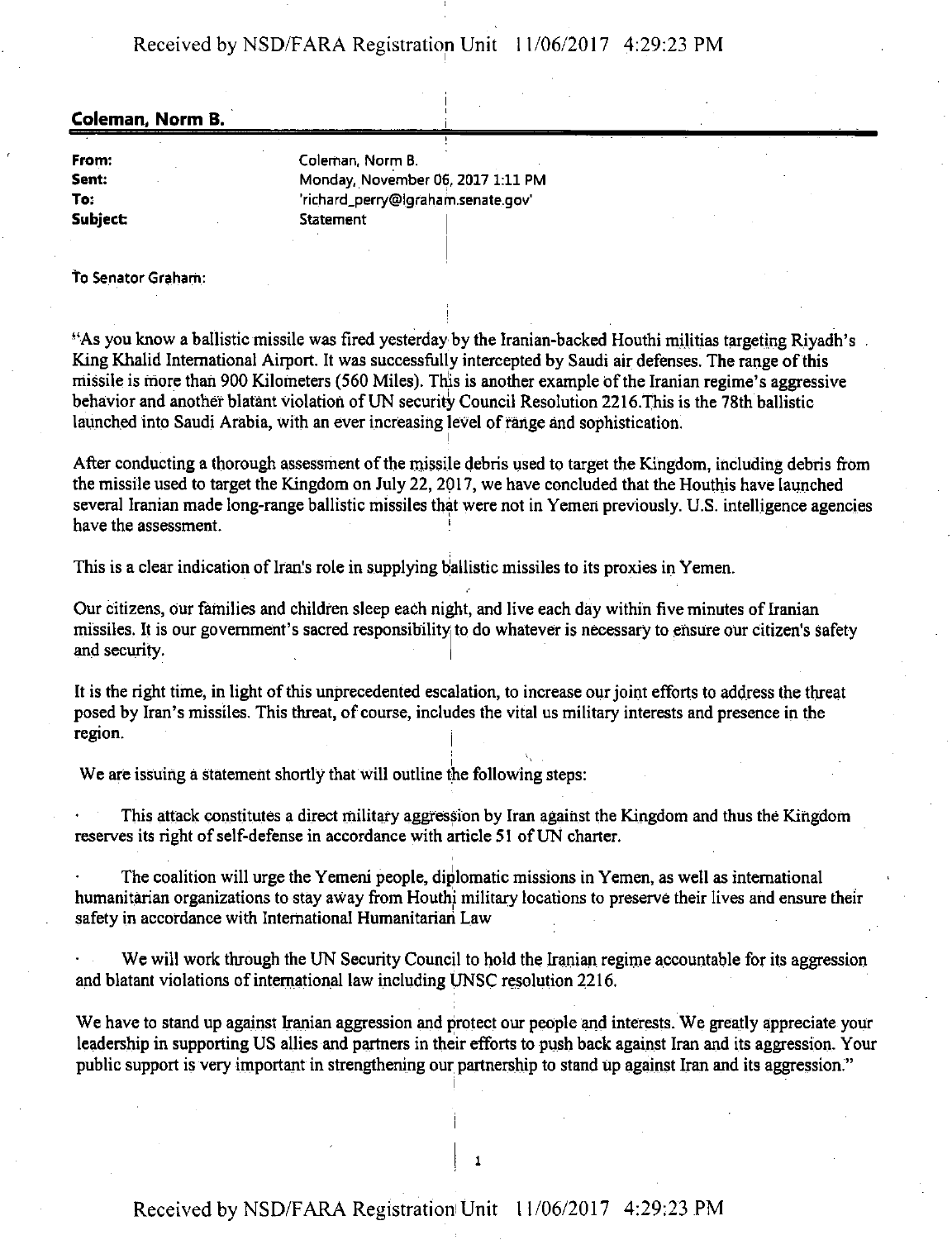Norm

#### **Senator Norm Coleman**

Of Counsel

**Hogan Lovells US LLP**  Columbia Square 555 Thirteenth Street, NW Washington, DC 20004

Tel: +1 202 637 5600 Direct: +1 202 637 5440 Fax: +1 202 637 5910 Email narm.coleman@hoganlovells.com --= www.hoganlovells.corn

Please consider the environment before printing this e-mail.

*This material is distributed by Hogan Lovells US LLP on behalf of the Royal Embassy of Saudi Arabia. Additional information is available at the Department of Justice, Washington, DC.* 

2

## Received by NSD/FARA Registration Unit 11/06/2017 4:29:23 PM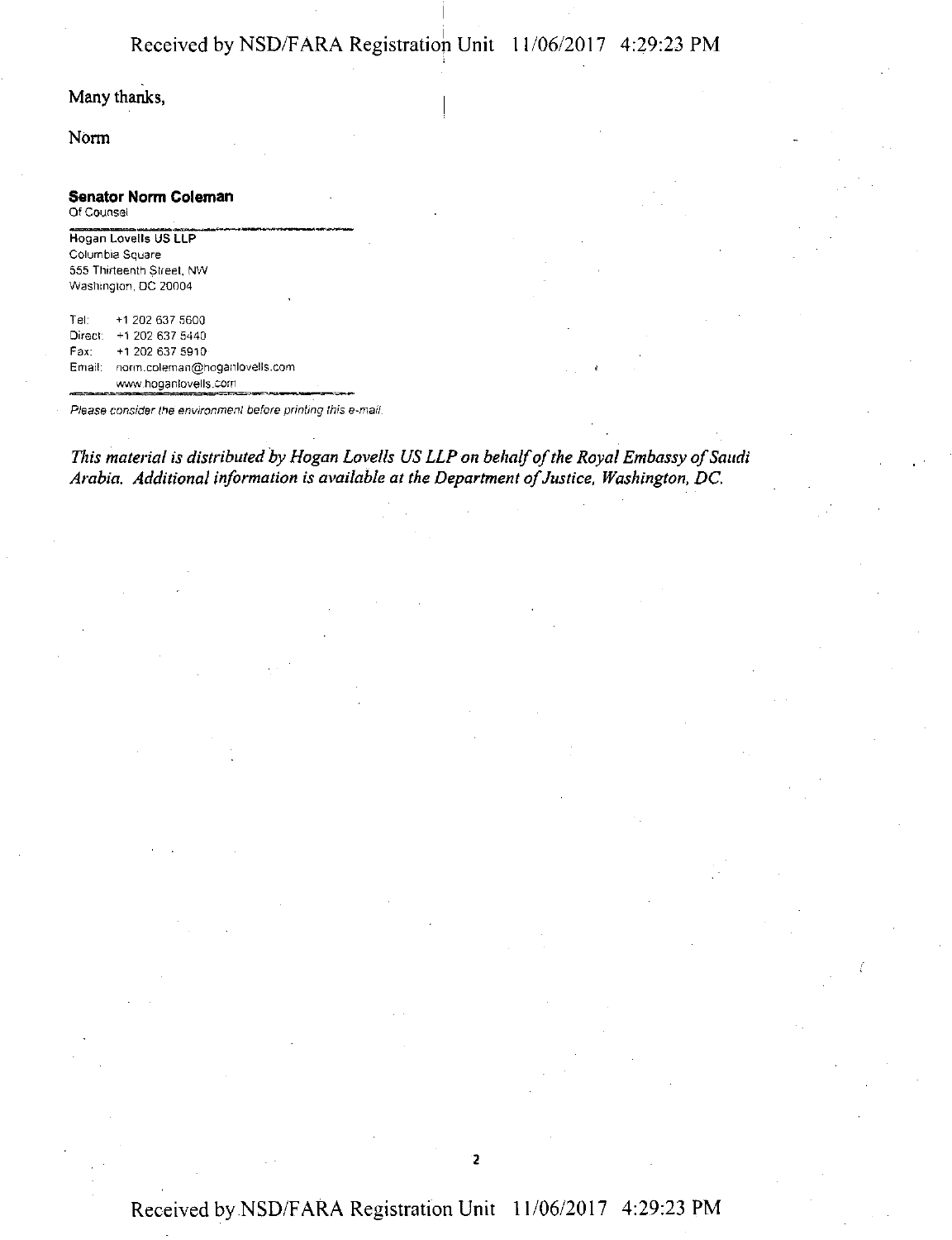## Received by NSD/FARA Registration Unit 11/06/2017 4:29:25 PM

#### **Coleman, Norm B.**

**From: Sent: To: Subject:**  Coleman, Norm B. Monday, November 06, 2017 11:57 AM Hawkins, Tom (McConnell) **Statement** 

Tom,.

The Saudi Ambassador, Prince bin Salman is in Riyadh and so wasn't able to call Senator McConnell. He asked that I get the following statement to him. Please do so:

"As you know a ballistic missile was fired yesterday by the Iranian-backed Houthi militias targeting Riyadh's King Khalid International Airport. It was successfully intercepted by Saudi air defenses. The range of this missile is more than 900 Kilometers (560 Miles). This is another example of the Iranian regime's aggressive behavior and another blatant violation of UN security Council Resolution 2216.This is the 78th ballistic launched into Saudi Arabia, with an ever increasing level of range and sophistication.

After conducting a thorough assessment of the missile debris used to target the Kingdom, including debris from the missile used to target the Kingdom on July 22, 2017, we have concluded that the Houthis have launched several Iranian made long-range ballistic missiles that were not in Yemen previously. U.S. intelligence agencies have the assessment.

This is a clear indication of Iran's role in supplying ballistic missiles to its proxies in Yemen.

Our citizens, our families and children sleep each night, and live each day within five minutes of Iranian missiles. It is our government's sacred responsibility to do whatever is necessary to ensure our citizen's safety and security.

It is the right time, in light of this unprecedented escalation, to increase our joint efforts to address the threat posed by Iran's missiles. This threat, of course, includes the vital us military interests and presence in the region.

We are issuing a statement shortly that will outline the following steps:

This attack constitutes a direct military aggression by Iran against the Kingdom and thus the Kingdom reserves its right of self-defense in accordance with article 51 of UN charter.

The coalition will urge the Yemeni people, diplomatic missions in Yemen, as well as international humanitarian organizations to stay away from Houthi military locations to preserve their lives and ensure their safety in accordance with International Humanitarian Law

We will work through the UN Security Council to hold the Iranian regime accountable for its aggression and blatant Violations of international law including UN.SC resolution 2216.

We have to stand up against Iranian aggression and protect our people and interests. We greatly appreciate your leadership in supporting US allies and partners in their efforts to push back against Iran and its aggression. Your public support is very important in strengthening our partnership to stand up against Iran and its aggression."

I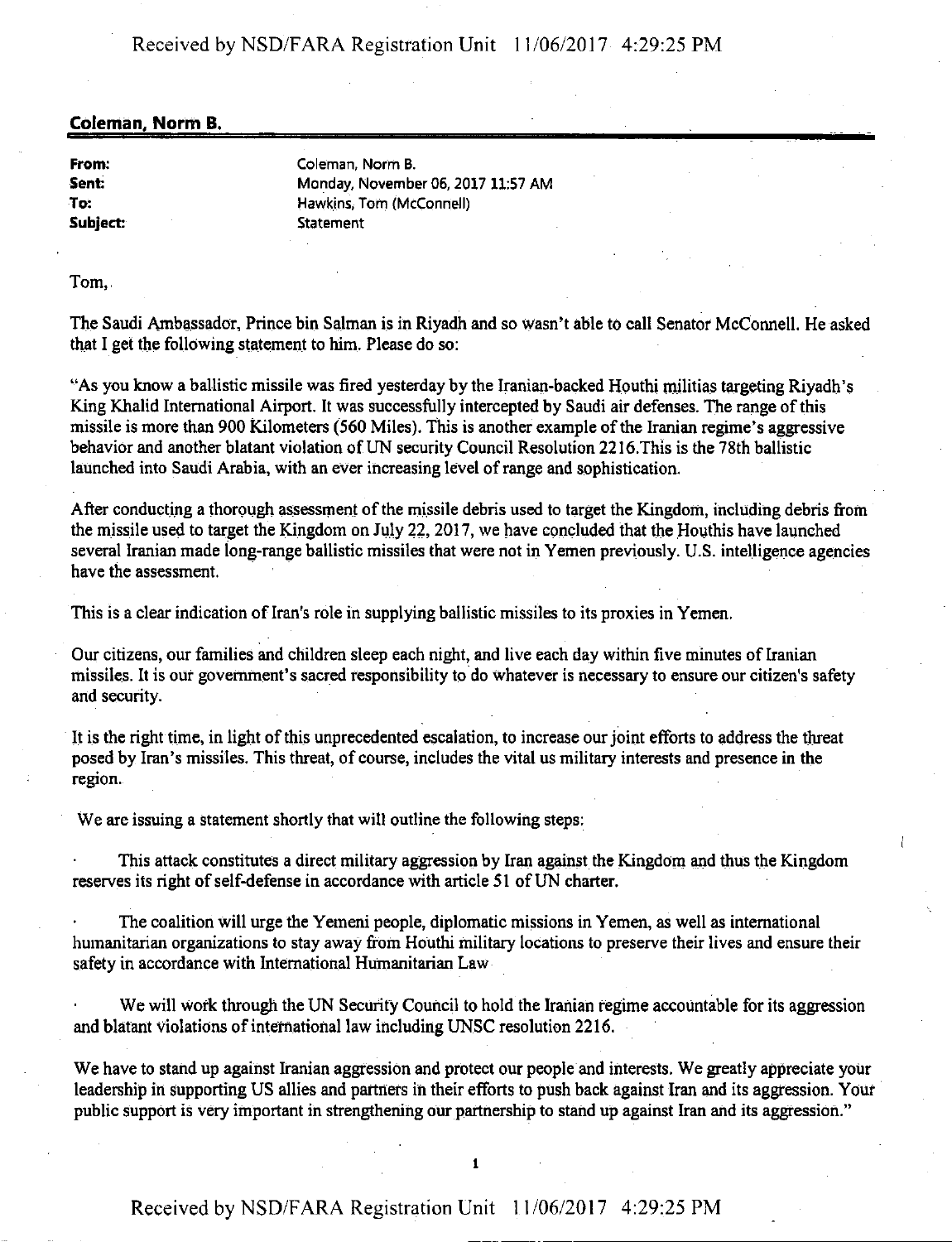Norm

## **Senator Norm Coleman**

Of Counsel

Hogan Lovells US LLP Columbia Square 555 Thirteenth Street, NW Washington. DC 20004

Tei; +12026375600 Direct: +1 202 637 5440 Fax: +1 202 637 5910 Email: norm.coleman@hoganlovell~.com  $+1202$  637 5440<br>  $+1202$  637 5440<br>  $+1202$  637 5910<br>
I: norm.coleman@hoganlovells.com<br>
www.hoganlovells.com

Please consider the environment before printing this e-mail.

*This material is distributed by Hogan Lovells US LLP on behalf of the Royal Embassy of Saudi Arabia. Additional information is available at the Department of Justice, Washington, DC.* 

2

## Received by NSD/FARA Registration Unit 11/06/2017 4:29:25 PM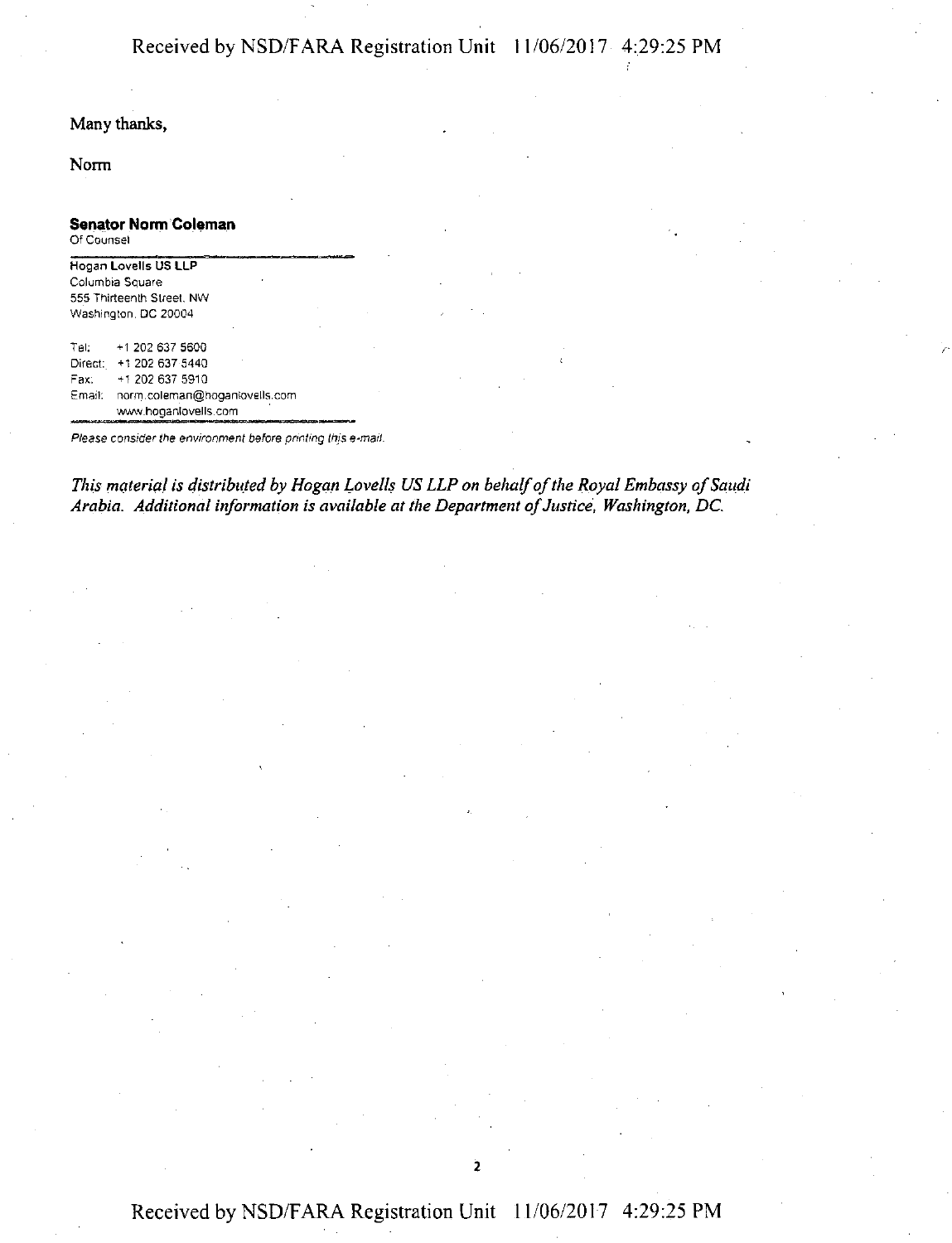Received by NSD/FARA Registration Unit 11/06/2017 4:29:28 PM

#### **Coleman. Norm B.**

**From: Sent To: Subject:**  Coleman, Norm B. Monday, November 06, 2017 11:54 AM stoney.burke@mail.house.gov **Statement** 

#### Stoney,

The Saudi Ambassador, Prince bin Salman is in Riyadh and so wasn't able to call Congressman Hurd. He asked that I get the following statement to him. Please do so:

"As you know a ballistic missile was fired yesterday by the Iranian-backed Houthi militias targeting Riyadh's King Khalid International Airport. It was successfully intercepted by Saudi air defenses. The range of this missile is more than 900 Kilometers (560 Miles). This is another example of the Iranian regime's aggressive behavior and another blatant violation of UN security Council Resolution 2216.This is the 78th ballistic launched into Saudi Arabia, with an ever increasing level of range and sophistication.

After conducting a thorough assessment of the missile debris used to target the Kingdom, including debris from the missile used to target the Kingdom on July 22, 2017, we have concluded that the Houthis have launched several Iranian made long-range ballistic missiles that were not in Yemen previously. U.S. intelligence agencies have the assessment.

This is a clear indication of Iran's role in supplying ballistic missiles to its proxies in Yemen.

Our citizens, our families and children sleep each night, and live each day within five minutes of Iranian . missiles. It is our government's sacred responsibility to do whatever is necessary to ensure our citizen's safety and security.

It is the right time, in light of this unprecedented escalation, to increase our joint efforts to address the threat posed by Iran's missiles. This threat, of course, includes the vital us military interests and presence in the region.

We are issuing a statement shortly that will outline the following steps:

This attack constitutes a direct military aggression by Iran against the Kingdom and thus the Kingdom reserves its right of self-defense in accordance with article 51 of UN charter.

The coalition will urge the Yemeni people, diplomatic rnissions in Yemen, as well as international humanitarian organizations to stay away from Houthi military locations to preserve their lives and ensure their safety in accordance with International Humanitarian Law

We will work through the UN Security Council to hold the Iranian regime accountable for its aggression and blatant violations of international law including UNSC resolution 2216.

We have to stand up against Iranian aggression and protect our people and interests. We greatly appreciate your leadership in supporting US allies and partners in their efforts to push back against Iran and its aggression. Your public support is very important in strengthening our partnership to stand up against Iran and its aggression."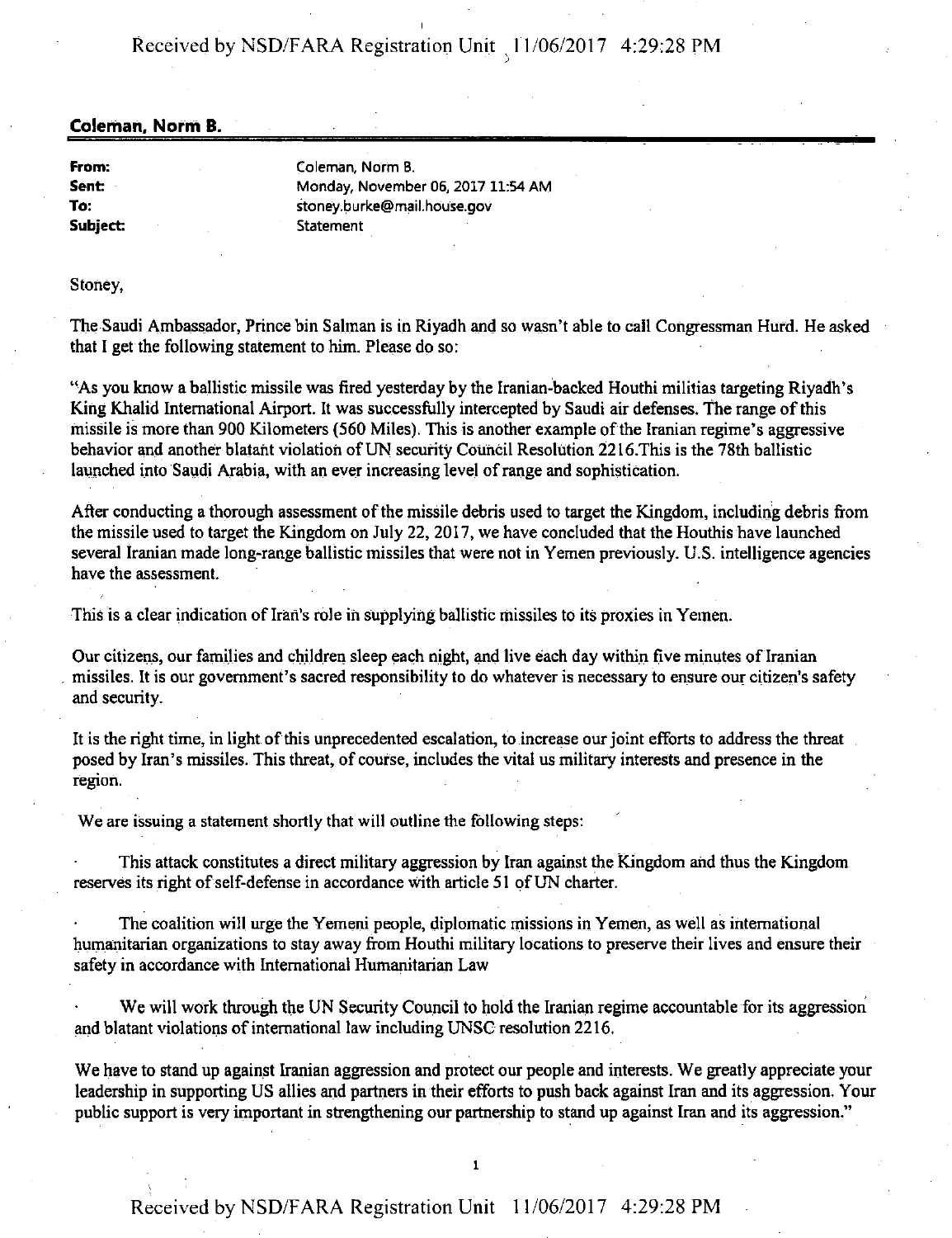Norm

#### **Senator Norm Coleman**

Of Counsel

**Hogan Lovells US\_ LLP**  Columbia Square 555 Thirteenth Street, NW Washington, DC 20004 Tel: +1202637 5600 Direct: +1 202 637 5440 Fax: **+1** 202 637 5910 Email: norm coleman@hoganlovells,com www.hoganlovells.com

Please consider the environment before printing this e-mail.

*This material is distributed by Hogan Lovells US LLP oil behalf of the Royal Embassy of Saudi Arabia. Additional information is available at the Department of Justice; Washington, DC.* 

## Received by NSD/F ARA Registration Unit 11/06/2017 4:29:28 PM

2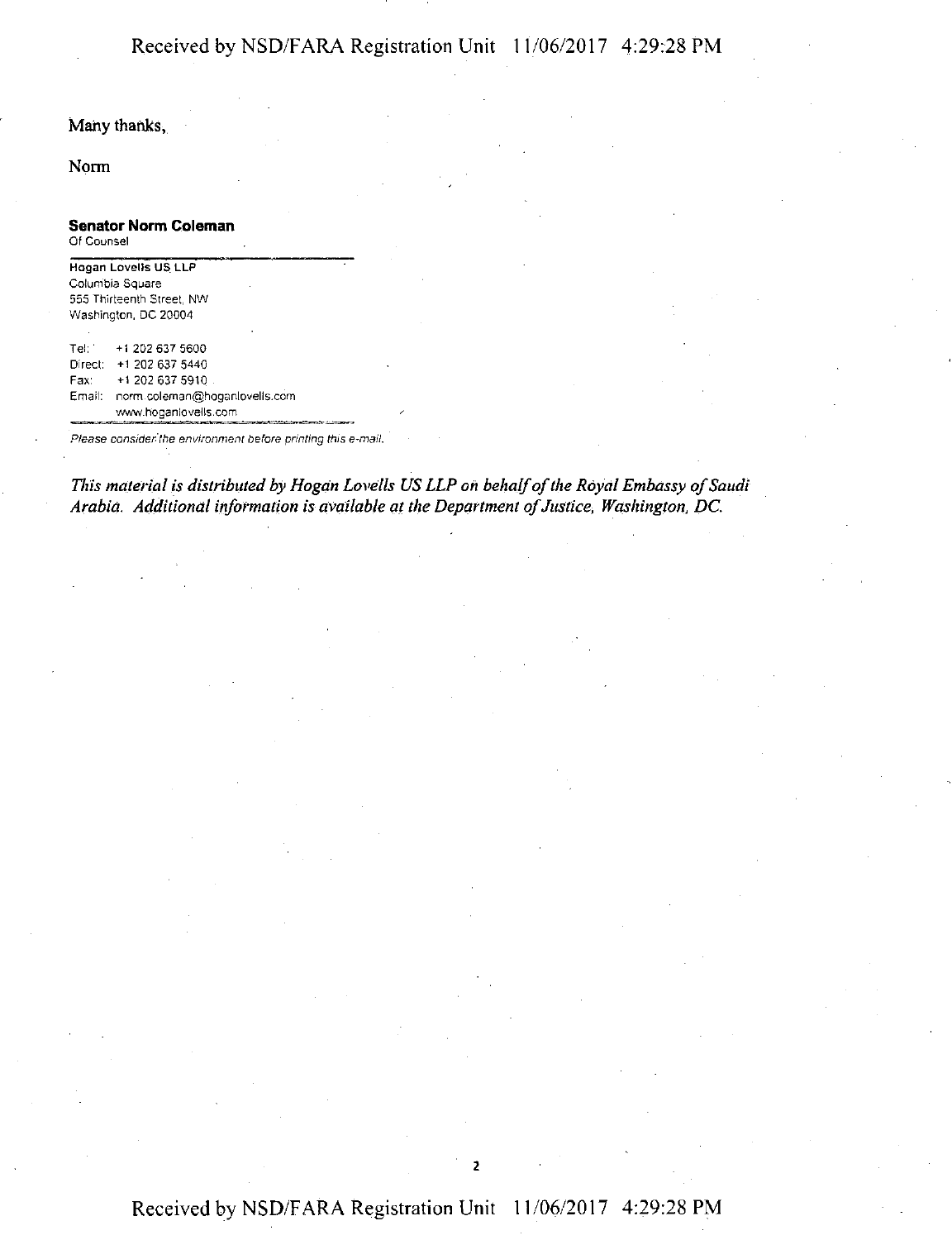## Received by NSD/F ARA Registration Unit l l /06/2017 4:29:27 PM

#### **Coleman, Norm B.**

**From: Sent: To:**  Subject: Coleman, Norm B. Monday, November 06, 2017 11:55 AM John\_Sandy@risch.senate.gov **Statement** 

John,

The Saudi Ambassador, Prince bin Salman is in Riyadh and so wasn't able to call Senator Risch. He asked that I get the following statement to him. Please do so:

"As you know a ballistic missile was fired yesterday by the Iranian-backed Houthi militias targeting Riyadh's King Khalid International Airport. It was successfully intercepted by Saudi air defenses. The range of this missile is more than 900 Kilometers (560 Miles). This is another example of the Iranian regime's aggressive behavior and another blatant violation of UN security Council Resolution 2216.This is the 78th ballistic launched into Saudi Arabia, with an ever increasing level ofrange and sophistication.

After conducting a thorough assessment of the missile debris used to target the Kingdom, including debris from the missile used to target the Kingdom on July 22, 2017, we have concluded that the Houthis have launched several Iranian made long-range ballistic missiles that were not in Yemen previously. U.S. intelligence agencies have the assessment.

This is a clear indication of Iran's role in supplying ballistic missiles to its proxies in Yemen.

*Out* citizens, our families and children sleep each night, and live each day within five minutes of Iranian missiles. It is our government's sacred responsibility to do whatever is necessary to ensure our citizen's safety and security.

It is the right time, in light of this unprecedented escalation, to increase our joint efforts to address the threat posed by Iran's missiles. This threat, of course, includes the vital us military interests and presence in the region.

We are issuing a statement shortly that will outline the following steps:

This attack constitutes a direct military aggression by Iran against the Kingdom and thus the Kingdom reserves its right of self-defense in accordance with article 51 of UN charter.

The coalition will urge the Yemeni people, diplomatic missions in Yemen, as well as international humanitarian organizations to stay away from Houthi military locations to preserve their lives and ensure their safety in accordance with International Humanitarian Law

We will work through the UN Security Council to hold the Iranian regime accountable for its aggression and blatant violations of international law including UNSC resolution 2216.

We have to stand up against Iranian aggression and protect our people and interests. We greatly appreciate your leadership in supporting US allies and partners in their efforts to push back against Iran and its aggression. Your public support is very important in strengthening our partnership to stand up against Iran and its aggression."

1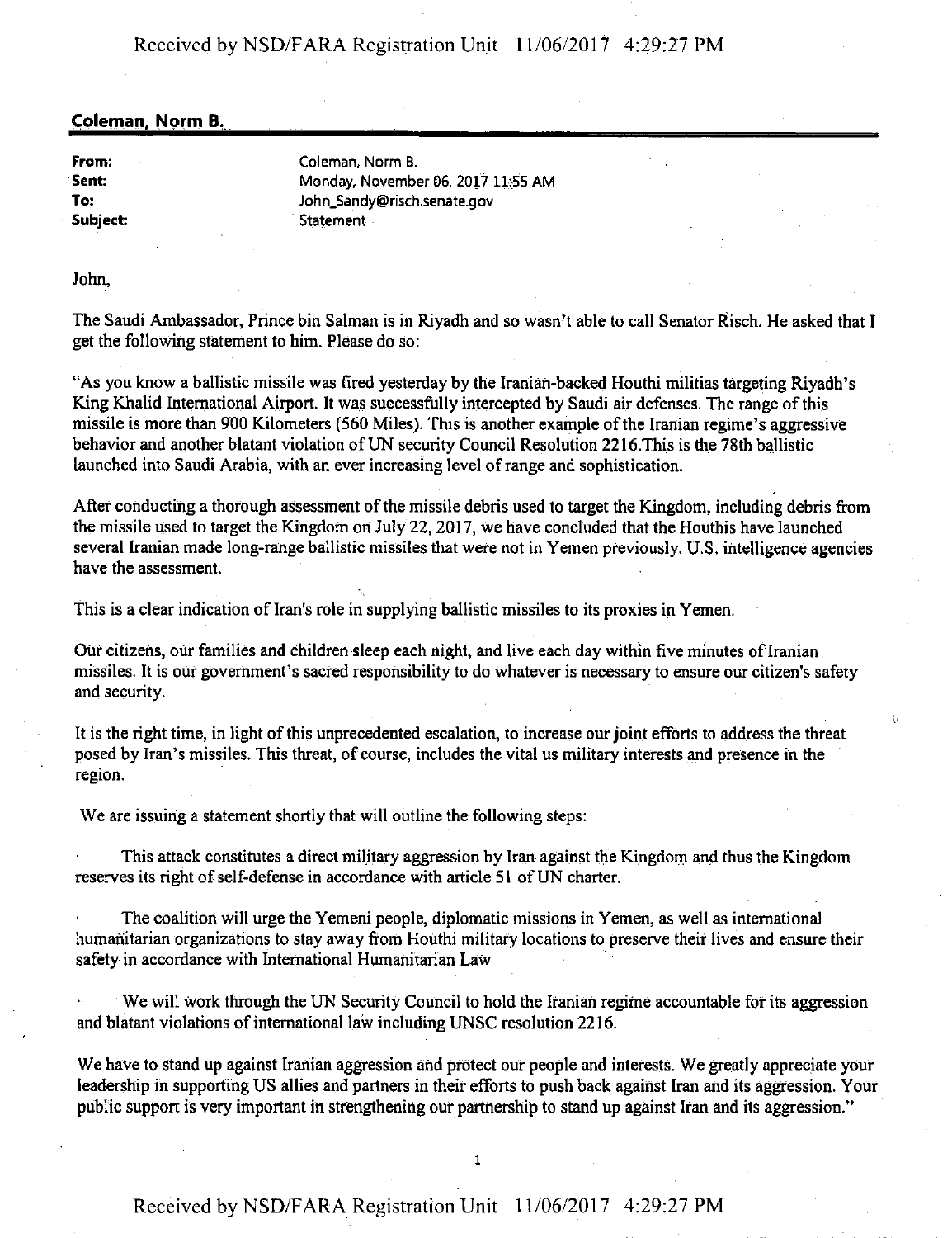## Received by NSD/F ARA Registration Unit 11/06/2017 4:29:27 PM

#### Many thanks,

#### Norm

#### **Senator Norm Coleman**  Of Counsel

Hogan Lovells US LLP Columbia Square 555 Thirteenth Street, NW Washington, DC 20004

Tel: +12026375600 Direct: +1 202 637 5440 Fax: +1 202 637 5910 Email: norm.coleman@hoganlovells.com www.hoganlovells.com - Heather her environment before printing this e-mail.<br>Please consider the environment before printing this e-mail.

This material is distributed by Hogan Lovells US LLP on behalf of the Royal Embassy of Saudi *Arabia. Additional information is available at the Department of Justice, Washington, DC.* 

2

## Received by NSD/FARA Registration Unit 11/06/2017 4:29:27 PM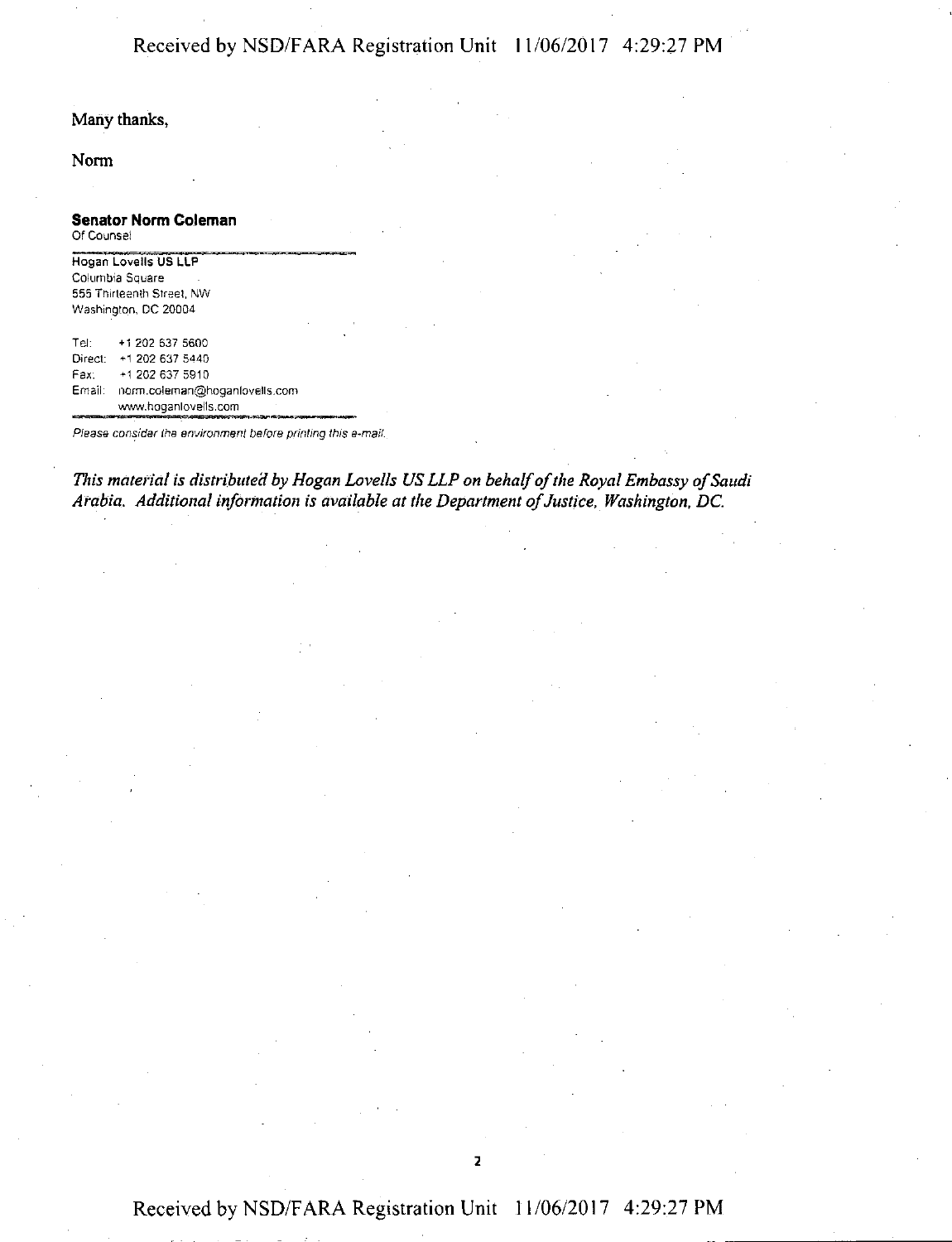## Received by NSD/F ARA Registration Unit 11/06/2017 4:29:29 PM

#### **Coleman, Norm B.**

**From: Sent: To: Subject:**  Coleman, Norm B. Monday, November 06, 2017 11:44 AM O'Bagy, E\_lizabeth (McCain) **Statement** 

Liz,

The Saudi Ambassador, Prince bin Salman is in Riyadh and so wasn't able to call Senator McCain. He asked that I get the following statement to him. Please do so:

"As you know a ballistic missile was fired yesterday by the Iranian-backed Houthi militias targeting Riyadh's King Khalid International Airport. It was successfully intercepted by Saudi air defenses. The range of this missile is more than 900 Kilometers (560 Miles). This is another example of the Iranian regime's aggressive behavior and another blatant violation of UN security Council Resolution 2216. This is the 78th ballistic launched into Saudi Arabia, with an ever increasing level ofrange and sophistication.

After conducting a thorough assessment of the missile debris used to target the Kingdom, including debris from the missile used to target the Kingdom on July 22, 2017, we have concluded that the Houthis have launched several Iranian made long-range ballistic missiles that were not in Yemen previously. U.S. intelligence agencies have the assessment.

This is a clear indication of Iran's role in supplying ballistic missiles to its proxies in Yemen.

Our citizens, our families and children sleep each night, and live each day within five minutes of Iranian missiles. It is our government's sacred responsibility to do whatever is necessary to ensure our citizen's safety and security.

It is the right time, in light of this unprecedented escalation, to increase our joint efforts to address the threat posed by Iran's missiles. This threat, of course, includes the vital us military interests and presence in the region.

We are issuing a statement shortly that will outline the following steps:

This attack constitutes a direct military aggression by Iran against the Kingdom and thus the Kingdom reserves its right of self-defense in accordance with article 51 of UN charter.

The coalition will urge the Yemeni people, diplomatic missions in Yemen, as well as international humanitarian organizations to stay away from Houthi military locations to preserve their lives and ensure their safety in accordance with International Humanitarian Law

We will work through the UN Security Council to hold the Iranian regime accountable for its aggression and blatant violations of international law including UNSC resolution 2216.

We have to stand up against Iranian aggression and protect our people and interests. We greatly appreciate your leadership in supporting US allies and partners in their efforts to push back against Iran and its aggression. Your public support is very important in strengthening our partnership to stand up against Iran and its aggression."

I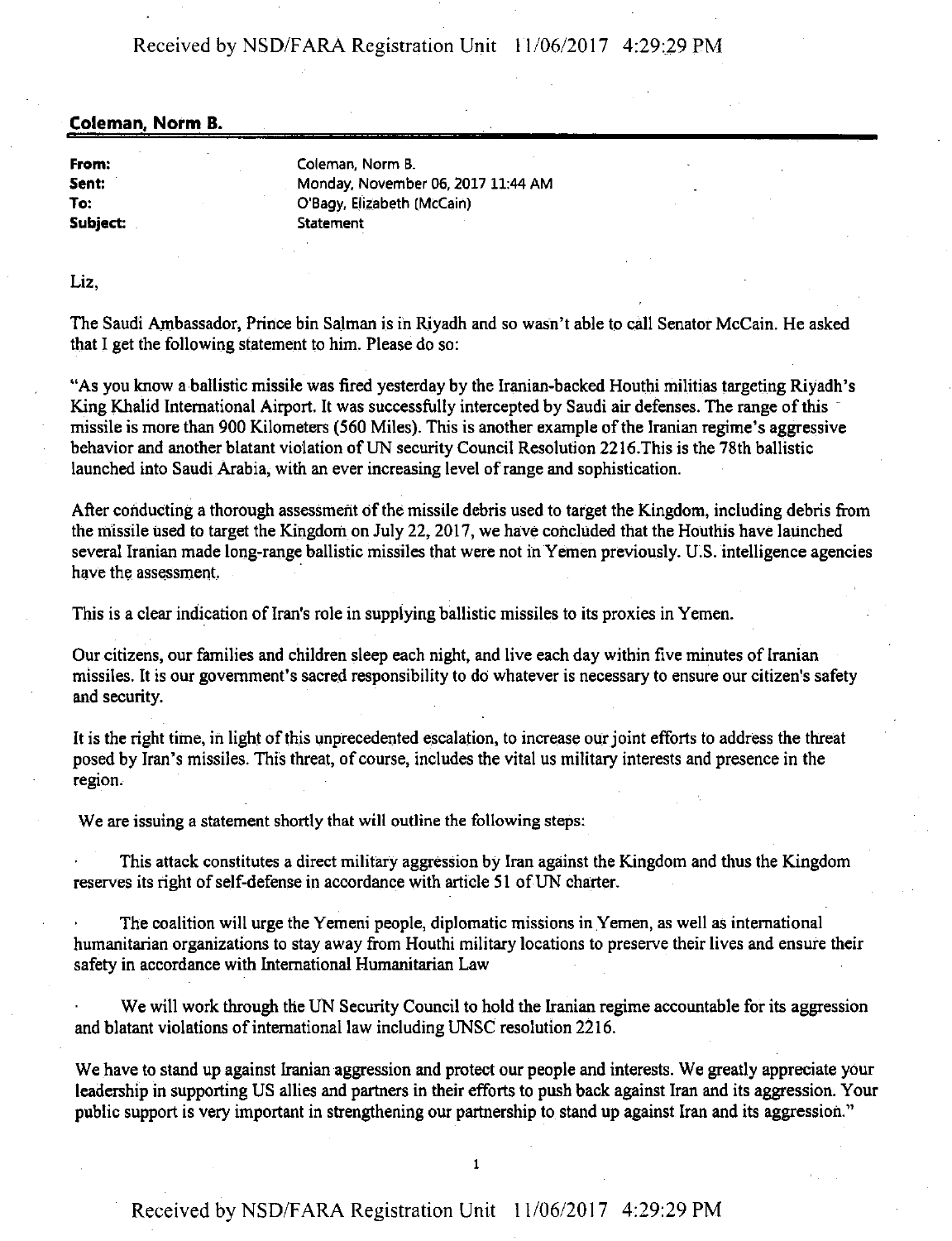## Received by NSD/F ARA Registration Unit I 1/06/2017 4:29:29 PM

#### Many thanks,

Norm

# **Senator Norm Coleman**  Hogan -------~-- Lovells US LLP ·-~ Of Counsel

Columbia Square 555 Thirteenth Street. NW Washington, DC 20004

Tel: +1'202 637 5600: Direct: +1 202 637 5440 Fax: +1 202 637 5910 Email: norrn.coleman@hoganlovells.com www.hoganlovells.com

Please consider the environment before printing this e-mail.

*This material is distributed by Hagan lave/ls US LlP an behalf af the Raya/ Embassy* of *Saudi Arabia. Additional information is available at the Department* of *Justice, Washington, DC.* 

2

## Received by NSD/FARA Registration Unit 11/06/2017 4:29:29 PM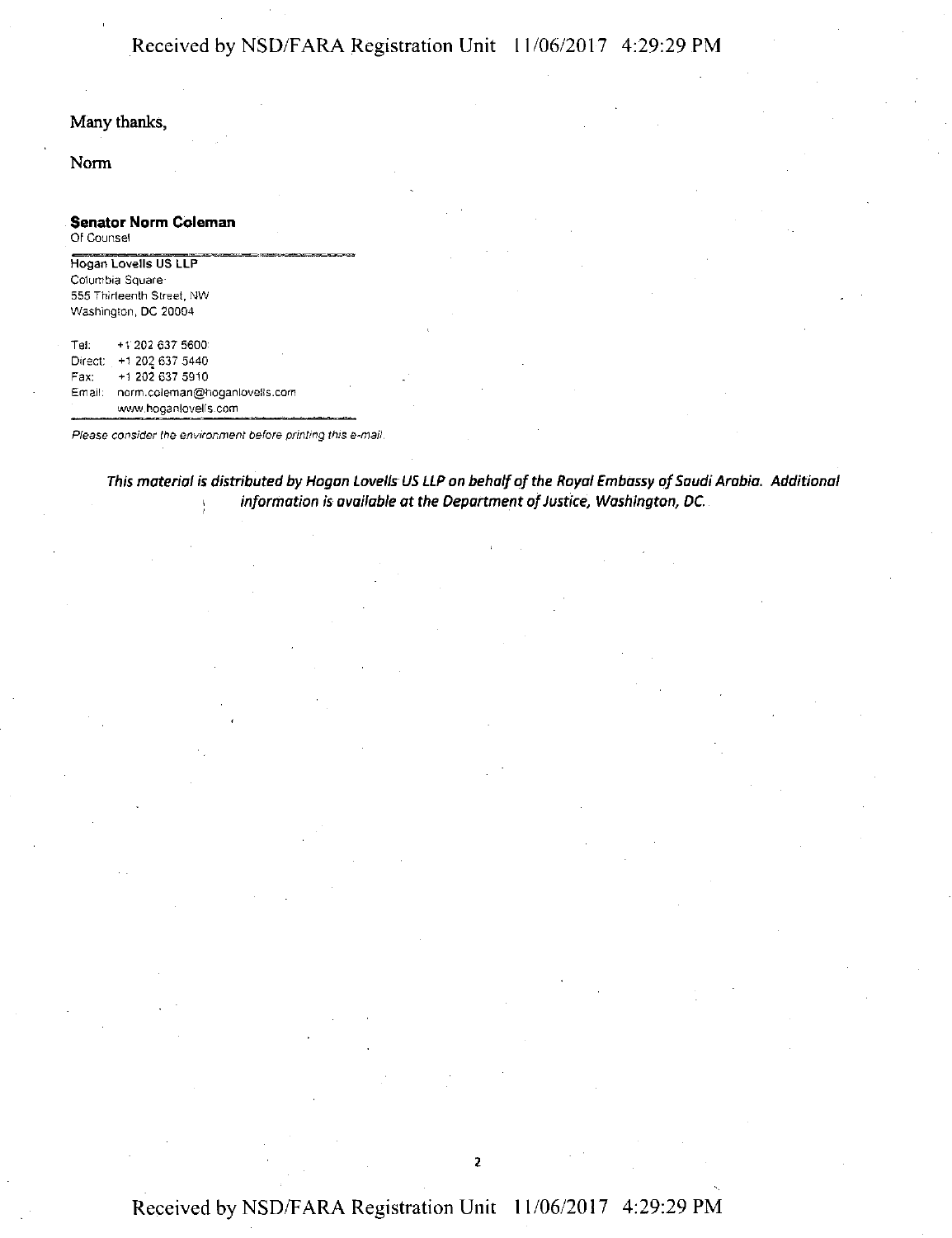Received by NSD/f ARA Registration Unit 11/06/2017 4:29:29 PM

#### **Coleman, Norm B.**

**From: Sent: To:**  Subject: Coleman, Norm B. Monday, November 06, 2017 11:44 AM O'Bagy, Elizabeth (McCain) **Statement** 

Liz,

The Saudi Ambassador, Prince bin Salman is in Riyadh and so wasn't able to call Senator McCain. He asked that I get the following statement to him. Please do so:

"As you know a ballistic missile was fired yesterday by the Iranian-backed Houthi militias targeting Riyadh's King Khalid International Airport. It was successfully intercepted by Saudi air defenses. The range of this missile is more than 900 Kilometers (560 Miles). This is another example of the Iranian regime's aggressive behavior and another blatant violation of UN security Council Resolution 2216. This is the 78th ballistic launched into Saudi Arabia, with an ever increasing level of range and sophistication.

After conducting a thorough assessment of the missile debris used to target the Kingdom, including debris from the missile used to target the Kingdom on July 22, 2017, we have concluded that the Houthis have launched several Iranian made long-range ballistic missiles that were not in Yemen previously. U.S. intelligence agencies have the assessment.

This is a clear indication of Iran's role in supplying ballistic missiles to its proxies in Yemen.

Our citizens, our families and children sleep each night, and Jive each day within five minutes of Iranian missiles. It is our government's sacred responsibility to do whatever is necessary to ensure our citizen's safety and security.

It is the right time, in light of this unprecedented escalation, to increase our joint efforts to address the threat posed by Iran's missiles. This threat, of course, includes the vital us military interests and presence in the region.

We are issuing a statement shortly that will outline the following steps:

This attack constitutes a direct military aggression by Iran against the Kingdom and thus the Kingdom reserves its right of self-defense in accordance with article 51 of UN charter.

The coalition will urge the Yemeni people, diplomatic missions in Yemen, as well as international humanitarian organizations to stay away from Houthi military locations to preserve their lives and ensure their safety in accordance with International Humanitarian Law

We will work through the UN Security Council to hold the Iranian regime accountable for its aggression and blatant violations of international Jaw including UNSC resolution 2216.

We have to stand up against Iranian aggression and protect our people and interests. We greatly appreciate your leadership in supporting US allies and partners in their efforts to push back against Iran and its aggression. Your public support is very important in strengthening our partnership to stand up against Iran and its aggression."

*\_/* 

I